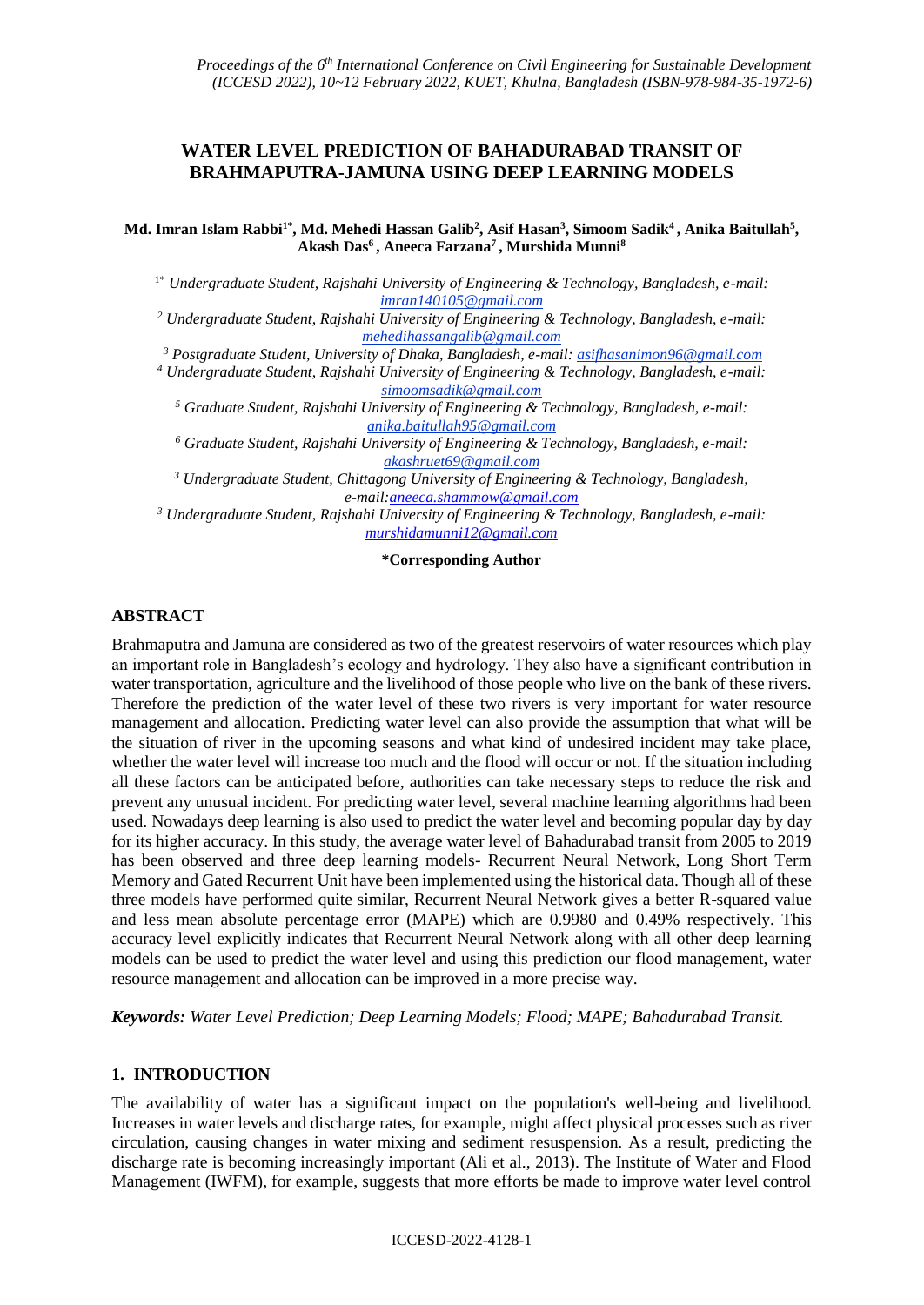and prediction methods. Because of the several controlled variables, such as temperature and water sharing between the river and its watersheds, changes in the water level are considered dynamic hydrology (Mosavi et al., 2018). To predict actual changes in the water level and discharge rate, several models must be carefully chosen. Many conditions, such as influencing variables that affect water level, take a long period to calibrate and ensure the forecast is accurate (Sahoo et al., 1997). Recent investigations have evaluated water levels using deep learning models (DL) because process-driven approaches take too long (Corani et al., 2005). In this paper, many deep learning techniques were utilized to forecast water discharge rates (Benoudjit et al., 2019). Deep learning is becoming common in today's world for predicting water levels, discharge rates, and boosting accuracy. Using historical evidence, three deep learning models were employed in this report: Recurrent Neural Network, Long Short-Term Memory, and Gated Recurrent Unit. From 2005 to 2019, the average water level and discharge in Bahadurabad transits were monitored. Then, predicted results of the DL model is compared to the observed model. The influence of past variations in water level and meteorological variables is taken into account when creating DL models.

### **2. STUDY REGION**

The Brahmaputra-Jamuna is one of Bangladesh's major rivers and the country's primary water source in the northwest. Significant monsoon rainfall will bring increased flood inundation in the future, according to the IPCC and Bangladesh Climate Change Cell Research. It is critical to make accurate projections of water level and discharge for this reason. The Bahadurabad discharge gauge station on the river Jamuna was chosen for this study (Rabbi et al., 2021). The Bangladesh Water Development Board provided daily water level, discharge, and maximum velocity data for this station from January 2005 to March 2019. (BWDB).



Figure 1: Location of the study area.

# **3. METHODOLOGY**

The complete dataset was divided into two categories once the outliers were removed. To train the models, data from January 2005 to September 2013 was used as a train set. The rest of the data was utilized as a test set to ensure the models' accuracy and performance. Both sets were then separated into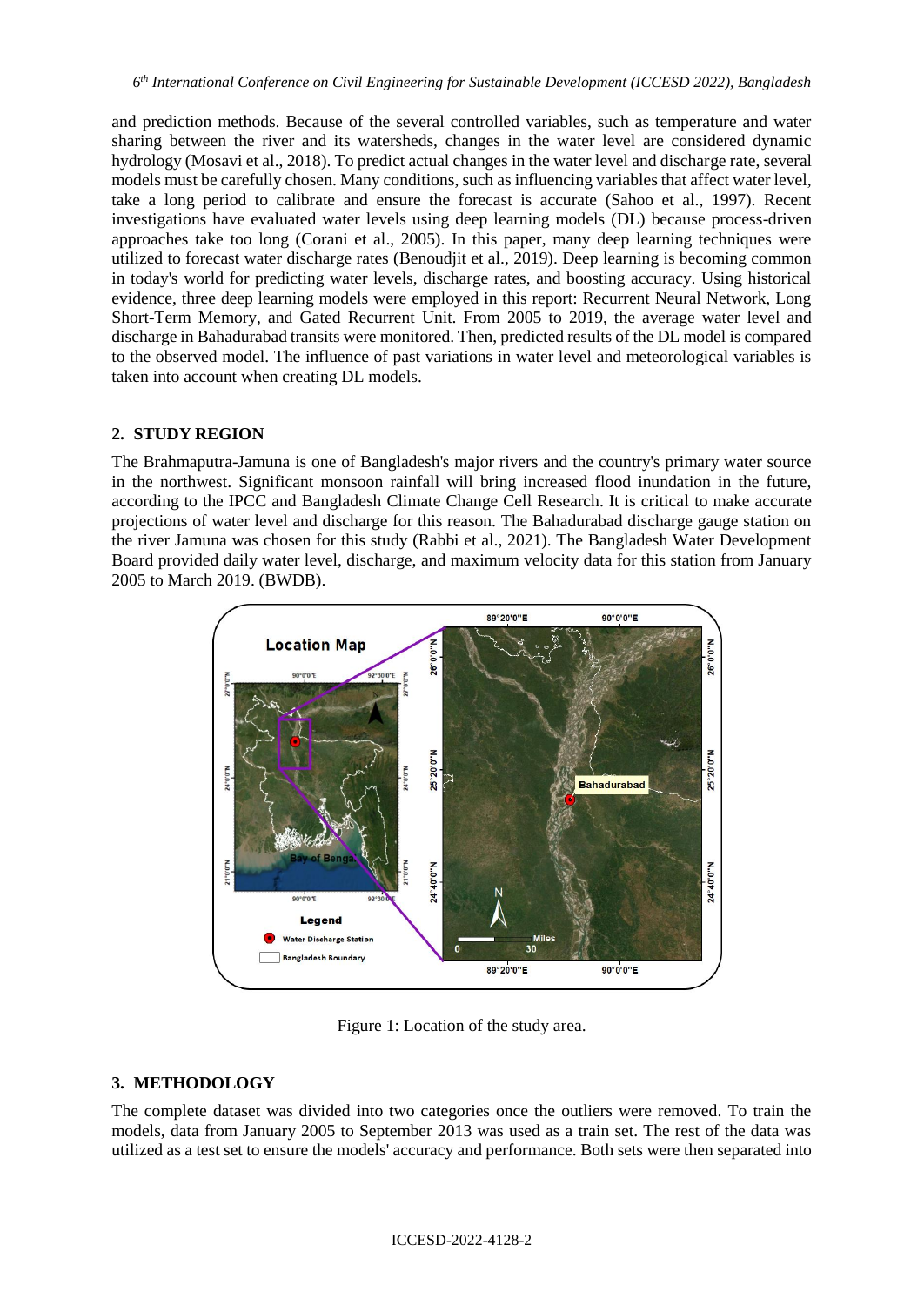explanatory and response variables. The discharge was used as the response variable, while the water level and maximum velocity were used as explanatory variables.



Figure 2: Flow chart of the process.

In this study, the water level of the Brahmaputra-Jamuna at Bahadurabad transit from 01 January, 2005 to 31 March, 2019 was analysed and used for building different deep learning models. Daily water level data of first 9 years were used for training the model, next 3 years data were used as validation set and the last 2 years data were used as test set by which the accuracy of the model was ascertained. Before setting up different architectures of deep learning layers with the data, the data was prepared by dividing the whole sequence into an input-output pattern as well as exploratory and response variables. If the sequence is x1, x2, x3, x4, x5, x6, x7, ... and the time step is 4, the input-output pattern will be like mentioned in Table 1 below.

| Input (Exploratory variable) | Output (Response variable) |
|------------------------------|----------------------------|
| x1, x2, x3, x4               | x5                         |
| x2, x3, x4, x5               | x6                         |
| x3, x4, x5, x6               | x7                         |
| $\cdots$                     |                            |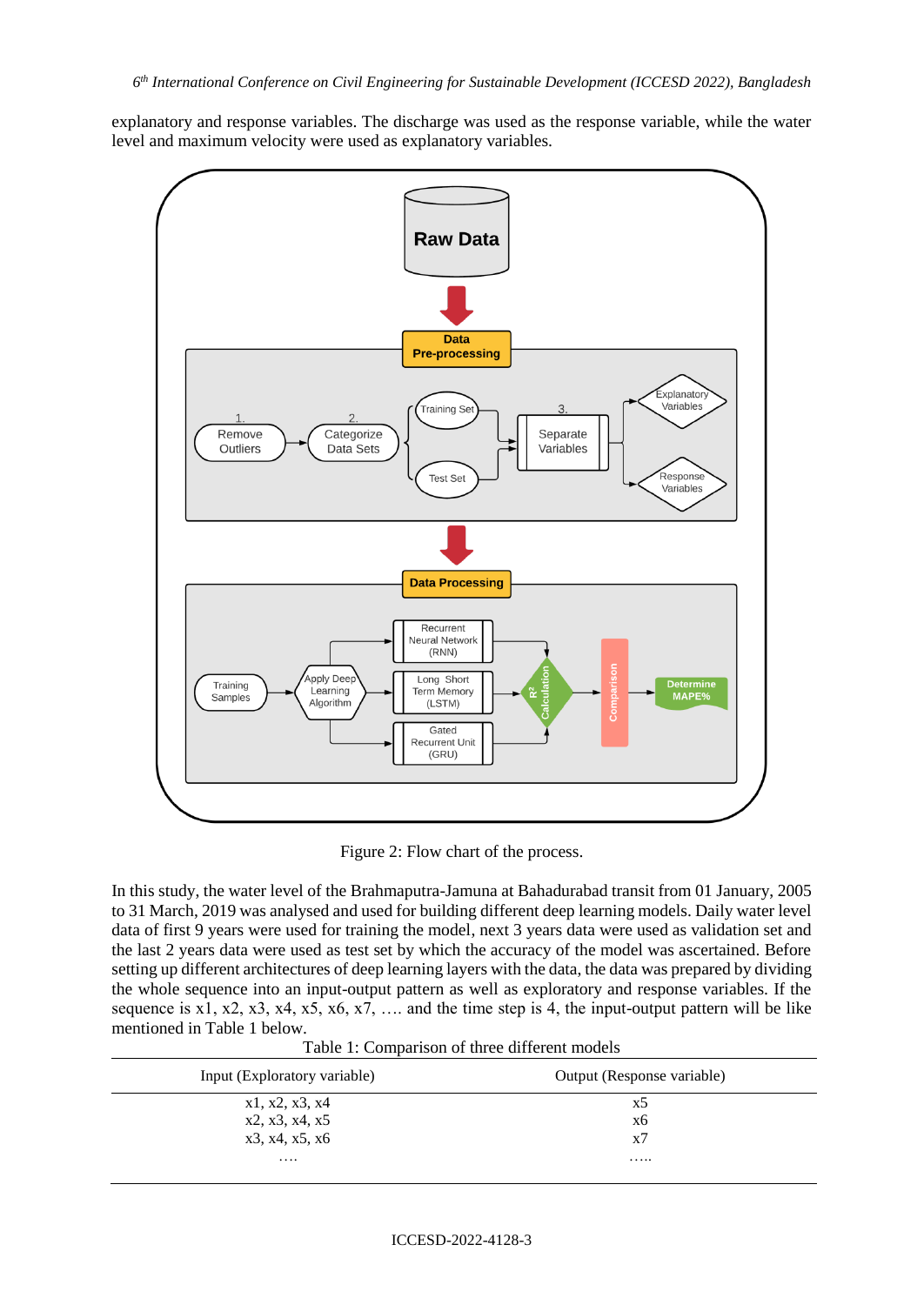For our dataset, it has been found that the time step value 180 has performed comparatively better than the other values. This means model will analyze 180 historical values of water level and predict the water level for the next day. The data was scaled with normalization to reduce the difference in the range of values. After normalization the minimum and maximum water level of the dataset became 0.00 and 0.99 from 11.91 and 20.83 respectively.

$$
Normalization: \quad x_{norm} = \frac{x - x_{min}}{x_{max} - x_{min}} \tag{1}
$$

As the model expects the exploratory variables in three-dimensional shape, the train and validation set were reshaped with the format- number of observations, time step and number of features.

Here, Number of observations  $=$  size of the dataset Time step  $= 180$ Number of features  $= 1$  (As this is a univariate time series analysis)

For Recurrent Neural Network, a very simple model architecture was built with 100 'Simple RNN' units with the activation function Rectified Linear Unit. The hyper parameter 'return sequences' was set to true for getting corresponding output of each input. Then another 'Simple RNN' layer with 50 units along with a dense layer was used. Adaptive moment estimation was used as optimizer along with mean squared error (mse) as loss function. For avoiding the repetition of same accuracy, 'Early Stopping' was used with the hyper parameter 'patience' set to 10. If there isn't any improvement on the accuracy of the model for 10 epochs, Early Stopping will stop the model from fitting. And for finding the minimum loss function with efficient learning rate, 'Reduce LR On Plateau' was used with hyper parameters 'factor', 'patience' and 'min lr' set to the value 0.1, 3 and 0.00001 respectively. For fitting the model, it has been found that epochs 100 and batch size 64 has performed comparatively better. The Long-Short Term Memory, a modified and developed type of Recurrent Neural Network was also implemented in the same manner. But this time, the model architecture was built with 180 Long-Short Term Memory units in the first layer and 50 units in the second layer. In the last portion, all the outputs were combined with the help of dense layer. Here it has been found that epochs 90 and batch size 64 has performed quite well. Other hyper parameters were remained unchanged. In Gated Recurrent Unit, 100 GRU unit was used in the first layer and 50 GRU unit in the second layer. Epochs and batch size were set to 100 and 64 respectively. Optimizer, activation function and loss function were Adaptive moment estimation, Rectified Linear Unit and Mean squared error respectively like the other two models. After the completion of fitting the models, water level from the test set was predicted and the accuracy of the models were ascertained with R2 value and mean absolute percentage error (mape).

#### **4. RESULTS**

In all three models, there is a reasonable agreement between predicted and observed water levels, with correlation coefficient values (R2) near about value 1.00. With mean absolute percentage errors (MAPE) ranging from 0.49 to 0.78% (Table 2), the Recurrent Neural Network appears to give the greatest R2 values (>0.9), indicating a more accurate prediction. In addition, in compared to the other two models, figure 3(a) shows that there is less disagreement between observed and anticipated curves. The other two models, on the other hand, gave nearly identical correlation coefficient values. Their large MAPE (%), however, makes them unsuitable for forecasting.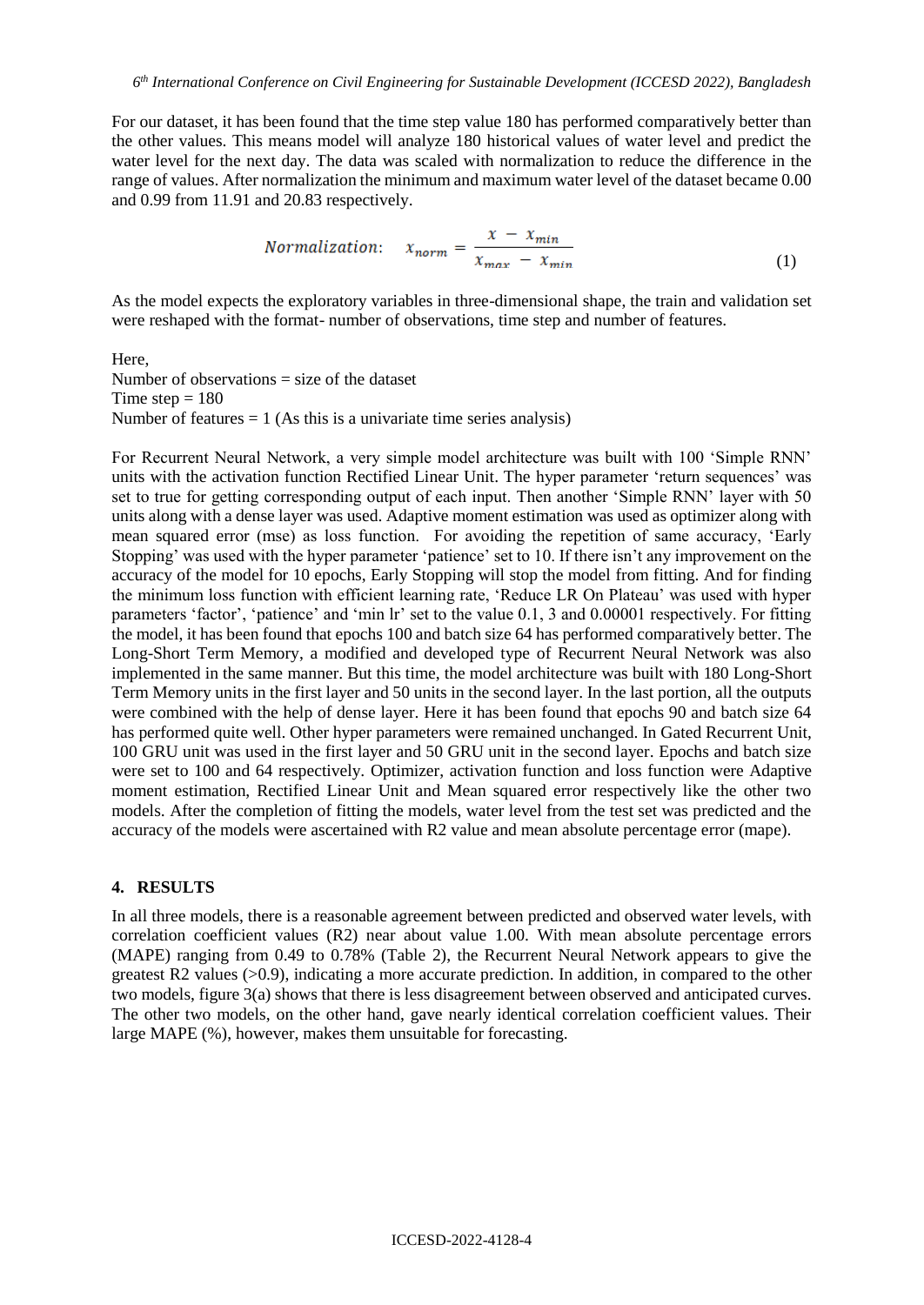

Figure 3: Water discharge prediction using-LSTM model  $-$  (a) water level varying with time, (b) predicted water level variation with respect to observed water level; Grated Recurrent Unit model - (c) water level varying with time, (d) predicted water level variation with respect to observed water level; RNN Model - (e) water level varying with time, (f) predicted water level variation with respect to observed water level.

The predicted water levels are compared to existing observations, and the setup is then confirmed using seasonal average discharge data from the previous 15 years. The findings reveal that river discharge affects water level seasonally (Figure 3). Seasonally, the mean water level ranges between 14 m (dry season) and 16 m (wet season) (wet season). Higher water levels occur from the substantial monsoonal river discharge at the end of the summer season. At peak discharge, it can reach a height of up to 18 meters (Figure 4).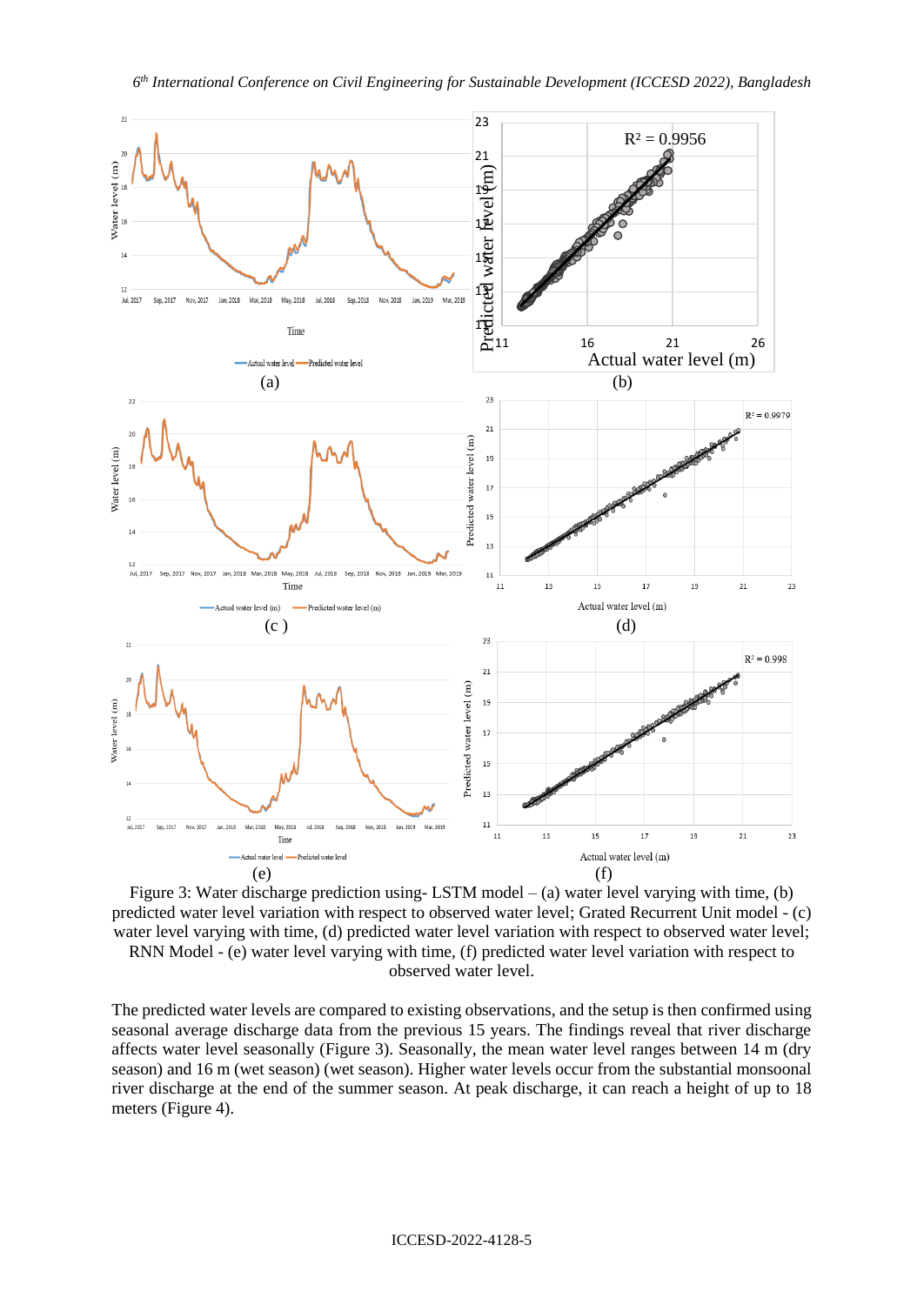

Figure 4: Seasonal variation of water level.

| Model                     | $\mathbf{R}^2$ value | MAPE $(\% )$ |
|---------------------------|----------------------|--------------|
| <b>Recurrent Neural</b>   | 0.9980               | 0.49         |
| <b>Network</b>            |                      |              |
| Long Short Term<br>Memory | 0.9956               | 0.78         |
| Gated Recurrent Unit      | 0.9979               | 0.49         |

Table 2: Comparison of three different models

### **5. CONCLUSIONS**

The current status of DL modelling for water level prediction is relatively new and yet in its infancy. The findings of this work are critical for better understanding, modelling, and managing complex river systems like the Ganges-Brahmaputra-Meghna. In addition, the model configurations that have been built can now be used to examine flood risk assessment.

#### **REFERENCES**

- Sahoo, A., Samantaray, S. & Ghose, D.K. Prediction of Flood in Barak River using Hybrid Machine Learning Approaches: A Case Study. J Geol Soc India 97, 186–198 (2021). https://doi.org/10.1007/s12594-021-1650-1.
- Mosavi A, Ozturk P, Chau K-w. Flood Prediction Using Machine Learning Models: Literature Review. Water. 2018; 10(11):1536. https://doi.org/10.3390/w10111536.
- G. Corani and G. Guariso, "Coupling fuzzy modeling and neural networks for river flood prediction," IEEE Trans. on Systems Man and Cybernetics, vol.35, no.3, pp.382-390, Aug.2005.
- D.P. Lettenmaier and E.F. Wood, 1993, Hydrological Forecasting, Chapter 26 in Handbook of Hydrology. (D. Maidment, ed.), McGraw-Hill. D.P.
- Benoudjit, A., & Guida, R. (2019). A Novel Fully Automated Mapping of the Flood Extent on SAR Images Using a Supervised Classifier. Remote Sensing, 11(7), 779.
- Zhao, G., Pang, B., Xu, Z., Peng, D., & Xu, L. (2019). Assessment of urban flood susceptibility using semi-supervised machine learning model. Science of The Total Environment, 659, 940-949.
- M. I. I. Rabbi, M.A. Hasan, M. M. H. Galib, P. M. Toma, M. Ahamed. (2021). Discharge Prediction at Bahadurabad Transit of Brahmaputra-Jamuna Using Machine Learning and Assessment Of Flooding, Journal of Water Resources & Pollution Studies, Vol. 6, Issue-3 (Sep.-Dec., 2021).
- H. M. Noor, D. Ndzi, G. Yang and N. Z. M. Safar, "Rainfall-based River flow prediction using NARX in Malaysia," 2017 IEEE 13th International Colloquium on Signal Processing & its Applications (CSPA), Batu Ferringhi, 2017, pp. 67-72.